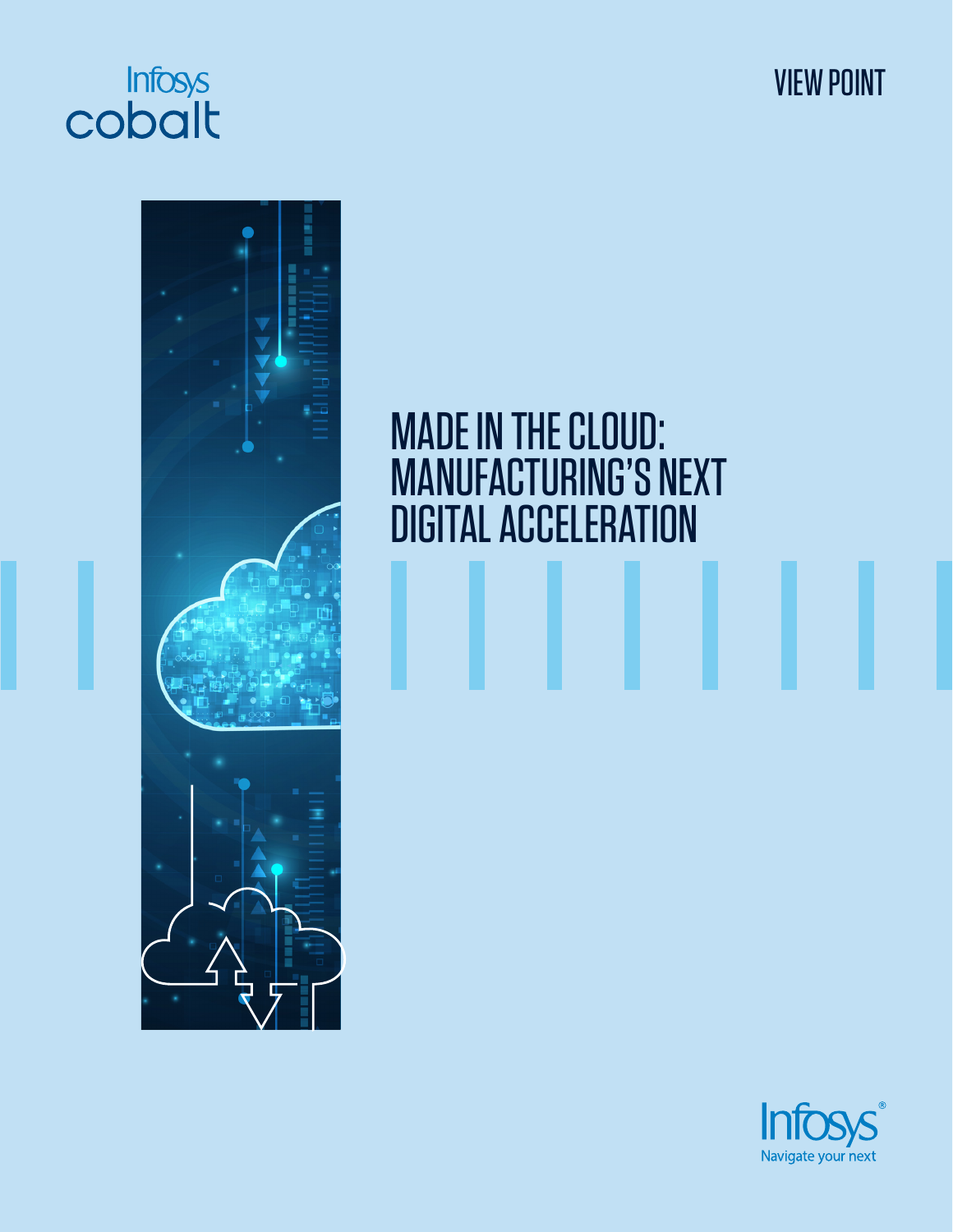# Made in the cloud: manufacturing's next digital acceleration

A century passed between the steampowered first industrial revolution and the second revolution, driven by railroad, steel and electrification.

Now, less than a decade into the digitaldriven fourth industrial revolution, manufacturers can seize a second cycle of cloud-driven digital improvements. Where computers powered the 20th century's third industrial revolution, the interconnection of physical and digital, hardware and software, manufacturer and user drives the current fourth industrial revolution.

To thrive beyond this period of disruption, manufacturing enterprises require always-on, available-anywhere systems. Modern manufacturers must cultivate adaptable and scalable infrastructure to expand operations, enable remote access and control, and capitalize on business opportunities. Cloud systems offer robust, flexible infrastructure, and the prospect of faster, more efficient business performance.

# The cloud transforms the enterprise by redefining operational excellence

Basic lift-and-shift cloud adoption provided enterprises with an avenue to save money by leasing compute power and memory rather than investing in data centers and server upgrades. On the other hand, enterprise-wide cloud systems bring together data, applications, processes, stakeholders, and dispersed partners, enabling manufacturers to pursue robust use cases across the value chain. The cloud facilitates data-based decisions, faster actions, and novel digital capabilities.

For instance, manufacturing plants can shift legacy data networks to a cloudbased Software-defined Network (SDN). It significantly reduces network downtime, which in turn ensures uninterrupted production and cost efficiency. Since SDN facilitates visibility across the extended shop floor, it is a digital catalyst to enhance Toyota's just-in-time production methodology. Automated provisioning of bandwidth and programmability of networks allow manufacturers to align capacity with product demand. Further,

production and procurement plans can be dynamically configured to address demand based on resource availability and inventory.

Cloud programs can add value to many business functions. Integration of data from disparate sources and the ability to analyze it in real time deliver tangible business outcomes. Employee engagement and experience are enriched through personalized talent management, while visibility into individual components of the supply chain and distribution channels facilitates adaptive sourcing. At the same time, they help foster relationships with suppliers and contractors. Accurate demand forecasts and predictive revenue engines lead to superior demand fulfillment. Most important, intuitive, self-service interfaces drive adoption of cloud applications, be it for marketing campaigns, employee reskilling or customer service.

# The cloud drives innovation by enhancing digital experiences

A seamless cloud network architecture serves as the foundation for resilient enterprises, empowering them to respond to market dynamics and drive innovation at scale. Cloud-driven interoperability enables manufacturers to use predictive analytics and ML models for smarter production and sustainable manufacturing.

Pivoting to the cloud-first model unlocks new business opportunities and revenue streams amid dispersion and disintermediation. Cloud platforms aggregate data from global production sites representing machinery, products, spare parts, customers, suppliers, and employees. Shifting data to the cloud and making use of cloud-native technologies makes the manufacturing enterprise smarter with actionable intelligence.

Real-time data helps understand asset usage, product performance, customer sentiment, and the environmental and social cost of operations. AI-driven analytics and ML models capitalize on enterprise data as well as technologies such as computer vision, telematics

and location tracking to share business insights. It accelerates product design and development, improves inventory management, and ensures workplace safety.

Smart analytics and AI tools improve efficiency and quality, maximize capacity utilization, minimize waste, and support recycling. Besides, a cloud-powered transformation empowers manufacturers to grow profitably via omnichannel marketing, product servitization, and personalized services such as over the-air software updates.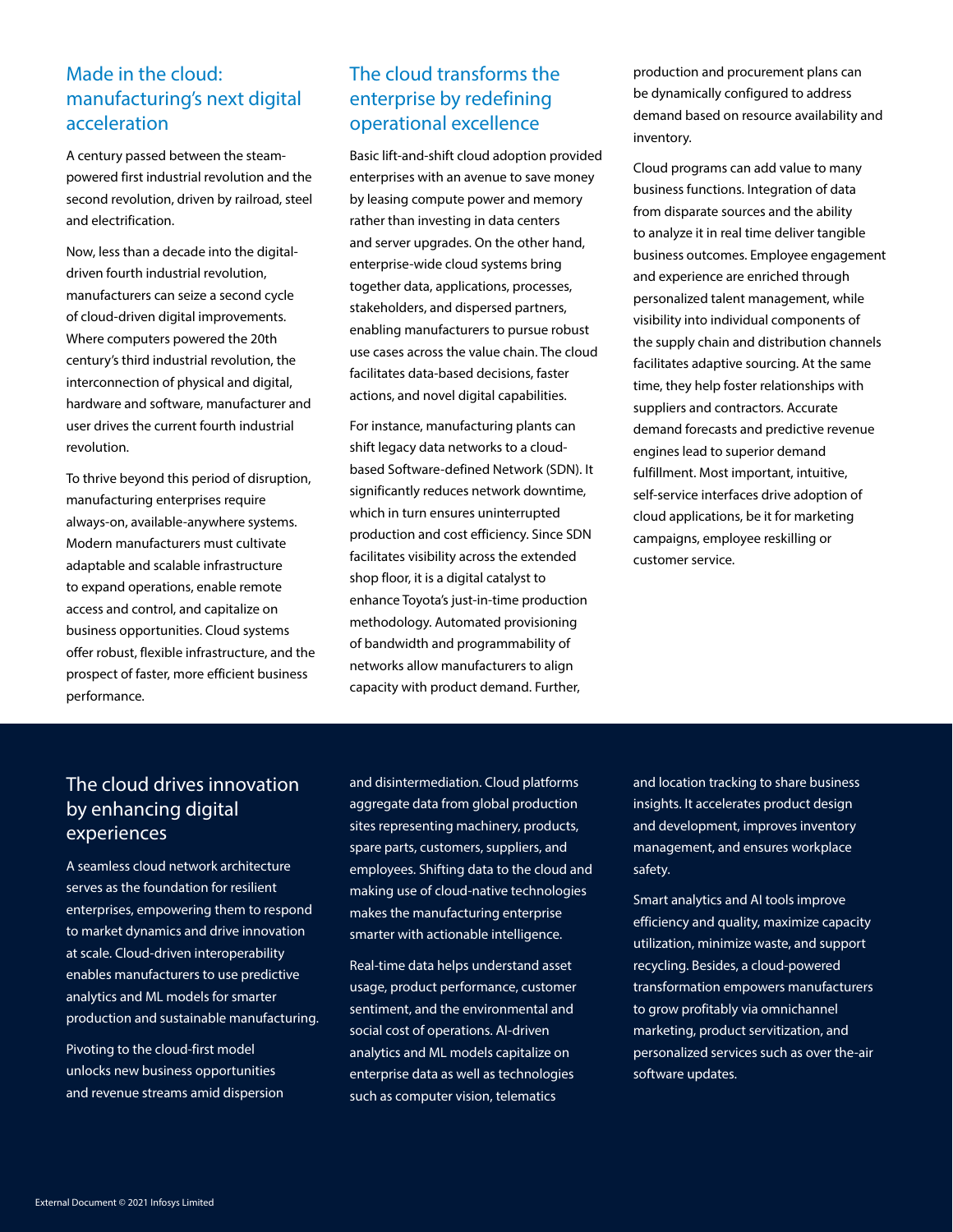

### The cloud makes the ecosystem more resilient by reshaping value chains

Well-orchestrated, cloud-based operations offer several operational and business benefits. Access to real-time data, scalable computing resources, and reliable connectivity accelerate the deployment of Industry 4.0 solutions. Advanced automation, Artificial Intelligence (AI) and Machine Learning (ML) transform factory floors and create an autonomous supply chain.

Industrial equipment and field gear outfitted with sensors relay a variety of data to log files and metrics schema via the cloud – from the vibration of a turbine to a technician's body temperature. Industrial Internet of Things (IIoT) and cyber-physical systems with cloud connectivity integrate production sites,

business processes and logistics, and stream real-time data to better manage production workflows, raw material replenishment, maintenance schedules, and product delivery.

Sophisticated cloud systems make existing data and systems more interoperable, and the enterprise more agile and intelligent. They enable robots to work alongside humans for assembling, packing and material handling, thereby boosting productivity and accelerating turnaround time. Notably, they support a risk-averse approach to implement modular automation systems.

An agile ecosystem is especially useful in industrial manufacturing, where the product

lifecycle continues to shrink. Digital twinning and simulation-based software provide the ability to develop product prototypes and test innumerable scenarios to realize outcomes, be it redesigning the workplace based on ergonomics, optimizing the cost of an electric motor, or delivering a personalized shopping experience for buying an electric car. Simulation tools reveal vulnerable points across value chains and account for the cascading effect of contingencies and disruptions. Significantly, digital solutions help manufacturers assess the opportunity cost of alternative methods to address challenges in production, supply chain operations, and sales and distribution.